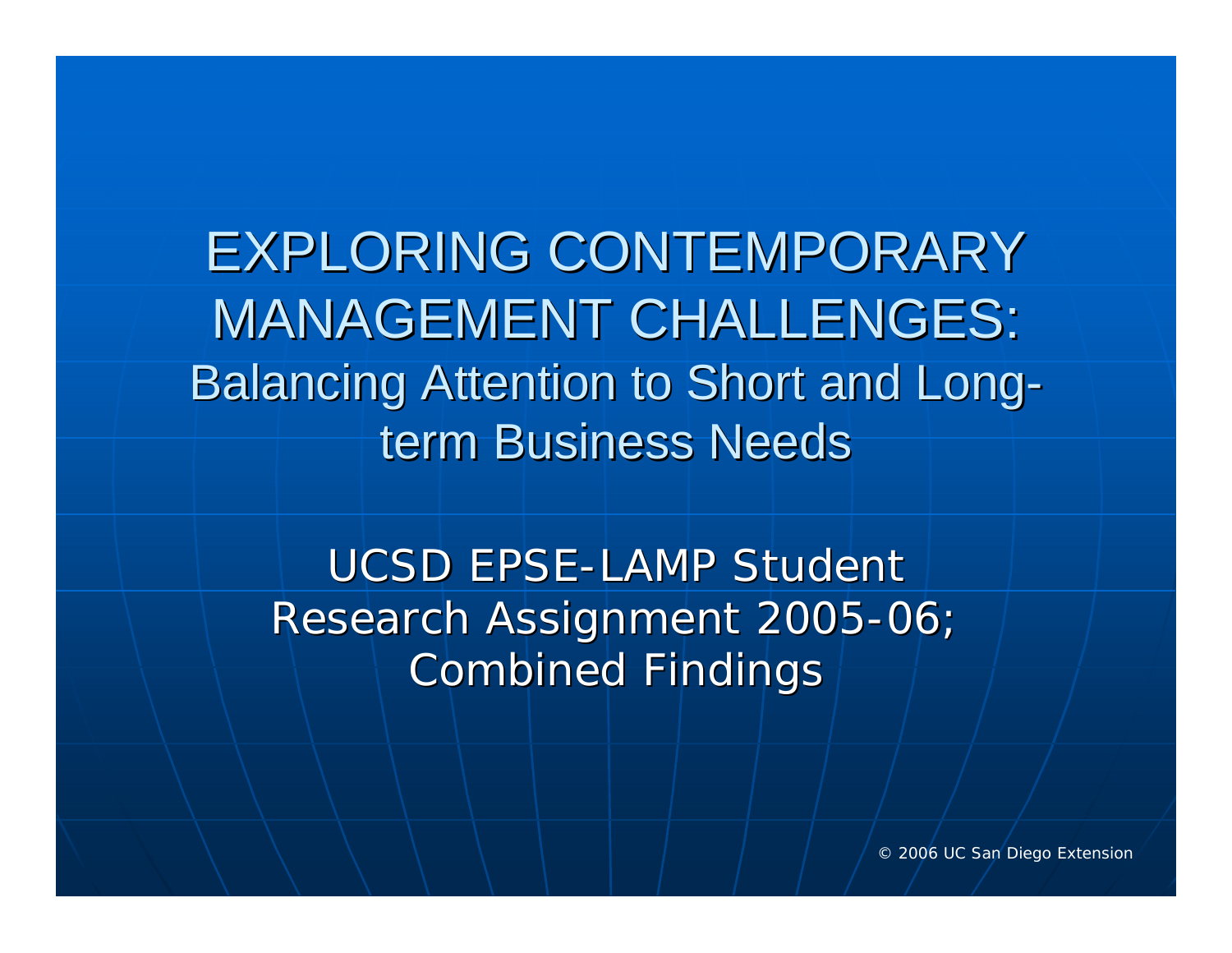## THE ASSIGNMENT

 $\blacksquare$  Understand the challenge – behaviors and actions that achieve appropriate balance:

- Short-term profit from focus and efficiency
- •• Long-term growth from innovation and opportunism
- $\blacksquare$  Interview at least two managers with a reputation for meeting the challenge
- **Document findings, give personal analysis** 
	- Specifics - behaviors and actions
	- Concepts  $\dashv$  what can we learn, replicate, avoid?

Provide summative insights/recommendations

© 2006 UC San Diego Extension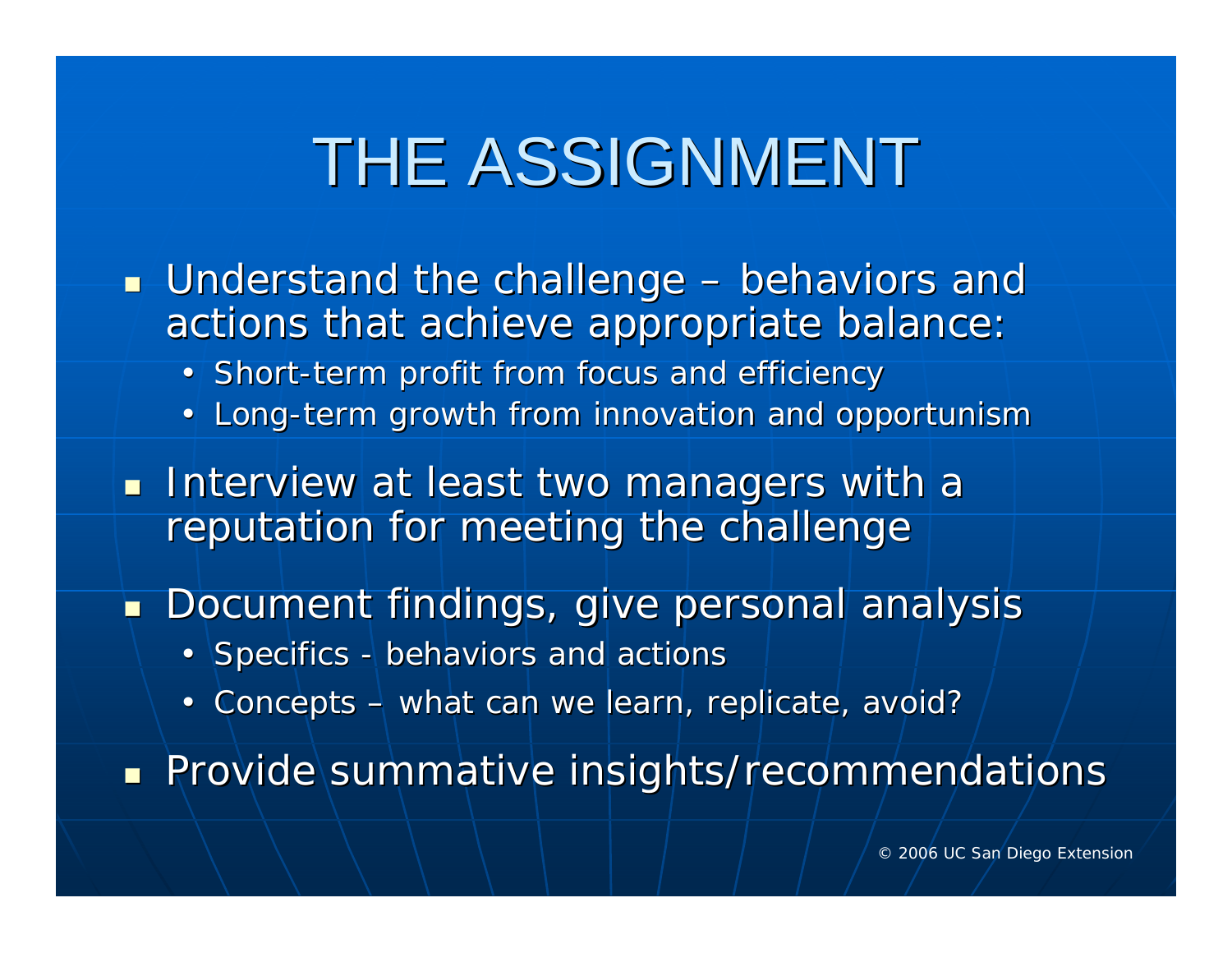## INFORMATION RECEIVED

- **Example 5 Fifty-one papers**
- $\mathbb{R}^2$ **Twenty companies**
- $\overline{\phantom{a}}$ **DETE:** Variety of approaches to the interview questions and method of integrating analysis analysis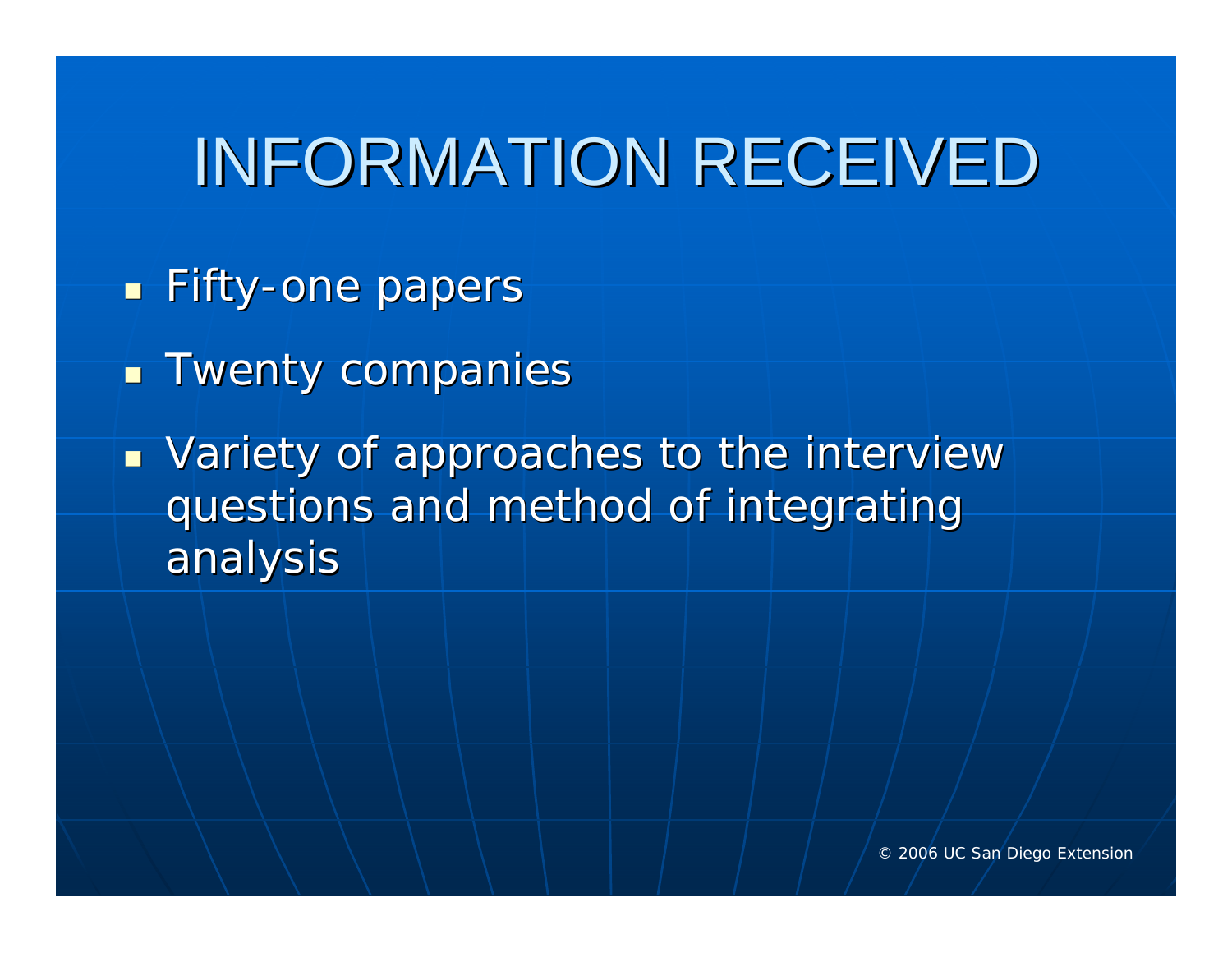## **COMBINED FINDINGS**

- $\blacksquare$  General agreement that the challenge is really  $\blacksquare$ how to give adequate time/money/commitment to the long-term (that's the part that gets squeezed out given the urgency of short-term demands). Also a never-ending ongoing challenge (you never "fix " it and move on).
- $\blacksquare$  More organizational approaches to the challenge mentioned than personal ones
- $\textcolor{orange}\blacksquare\setminus \textsf{Variable}$ rames  $\textcolor{orange}\blacksquare\setminus \textsf{V}$ ariety $\textcolor{orange}\lozenge$  of different  $\textcolor{orange}\blacksquare\cap \textsf{frames}$  $\rlap{.}''$  for behaviors that address the challenge, largely influenced by the company or industry examined: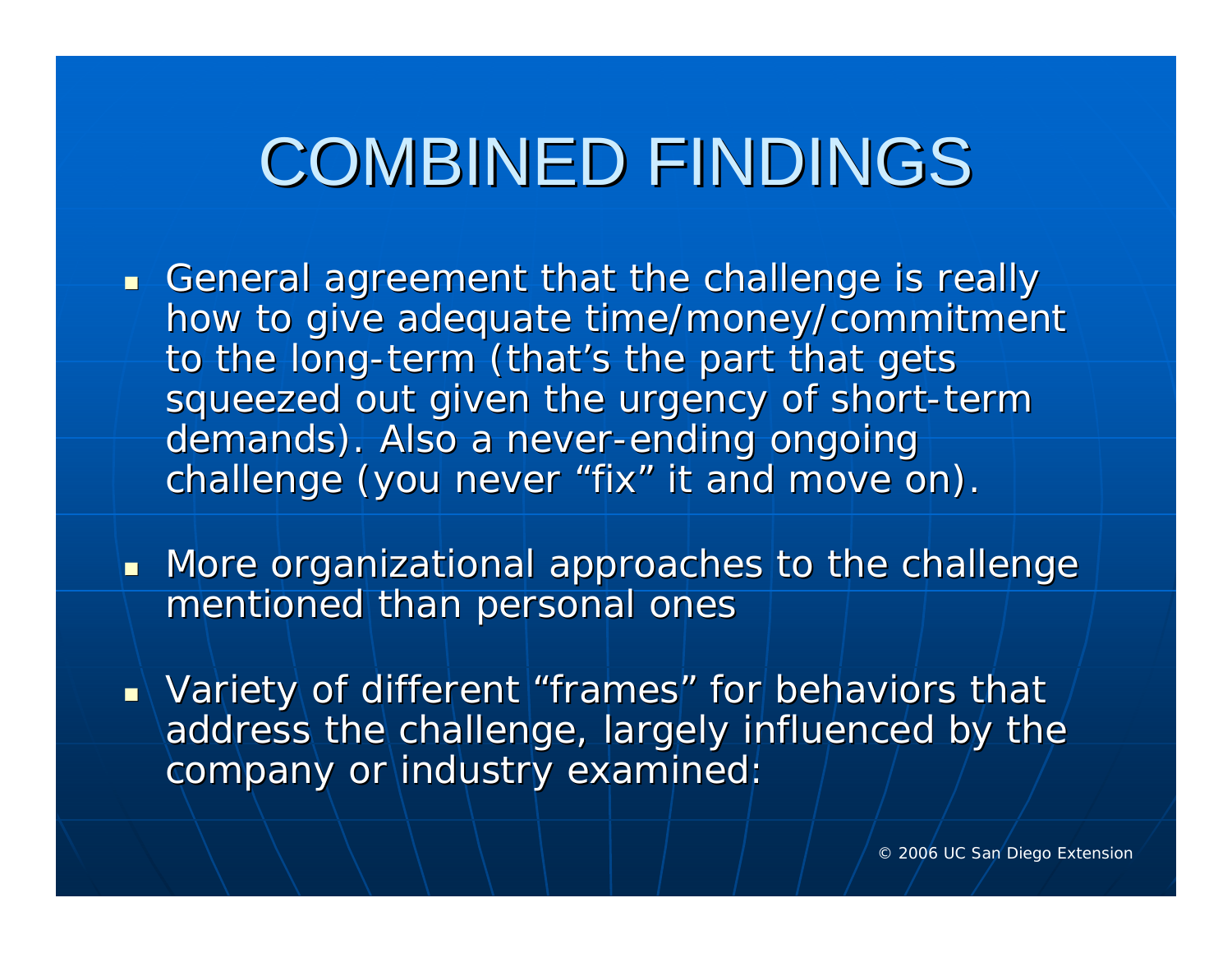# **COMBINED FINDINGS**

- $\blacksquare$  <u>Vision issue;</u> the more clear the vision, the more attention that will be paid to the long-term
- **S**tructural issue; must have organizational groups or  $^{\circ}$ positions dedicated to both needs
- **Policy/process issue**; need forums/gates to represent both sides during decision making
- П **Resource/investment issue; must be able to assign some**  $\blacksquare$ resources to the long-term
- Goal/accountability issue; use a balanced set and review  $\blacksquare$ progress on both short and long term
- $\textcolor{red}{\bullet}$  \ <u>Culture/leadership/rewards issue</u>; attention reflects ; attitudes from the  $\sf top$  $+$  how "balanced" is the CEO?
- **Customer relationship issue; the closer you stay to current**  $\blacksquare$ and potential customers, the more balanced you will be

© 2006 UC San Diego Extension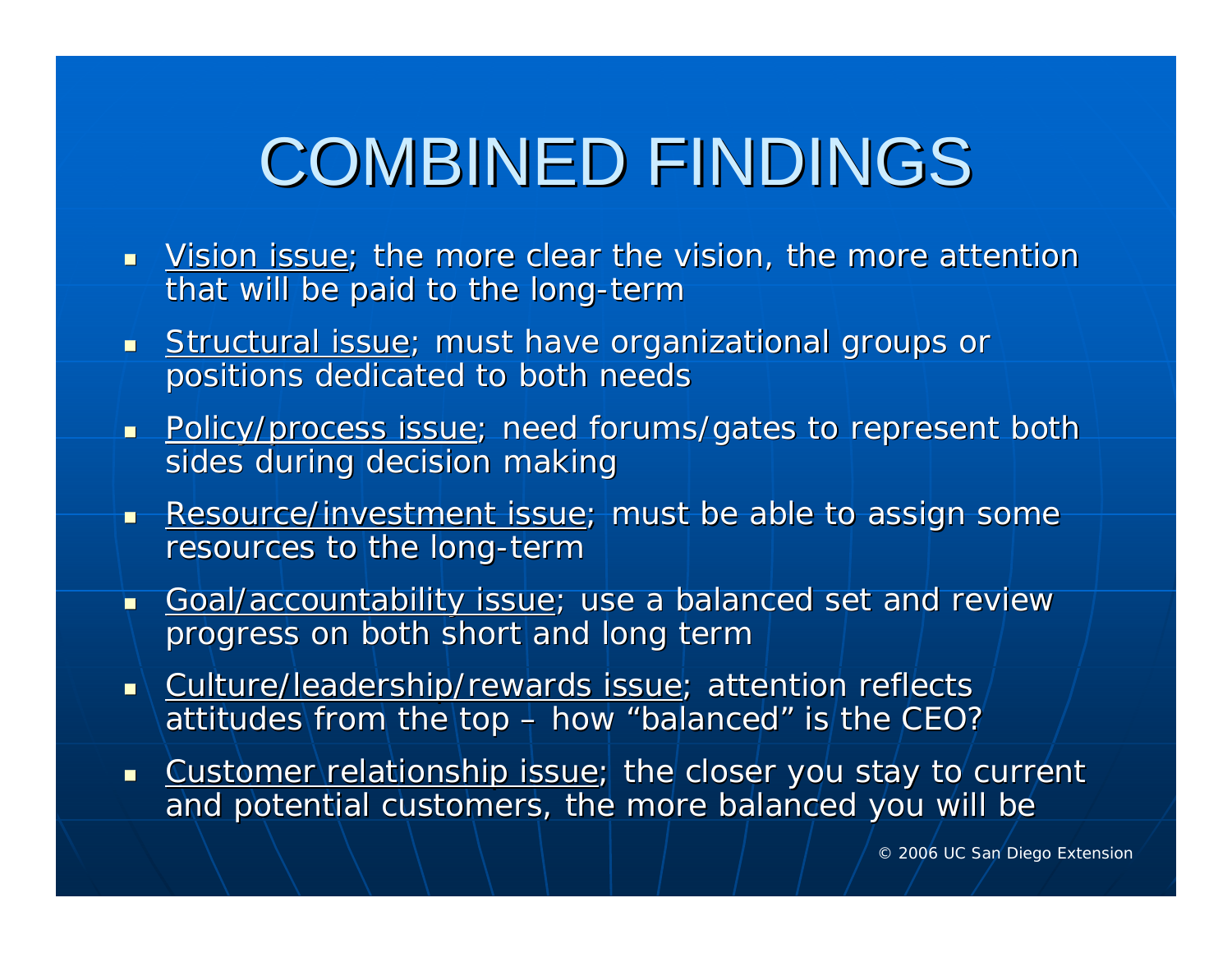# **COMBINED FINDINGS**

### **Nhat is the "appropriate" balance? Datalance** appropriate" balance?

### $\blacksquare$  Initial assumption is 50-50, but…

- 25% to immediate margin-generating activity (sales and cost cutting), 50% to medium-term revenue generation (product modifications, market expansion), 25% to long-term business generation (new products/markets)
- 60-70% to core products/markets, 20-30% to emerging/peripheral products/markets, 10% to revolutionary technologies
- •Depends on position in the technology adoption cycle (more attention to short-term early in cycle, more to long-term later in cycle)
- •Depends on the time horizon of the "short-term"
- •Think of executing long-term strategy on a daily basis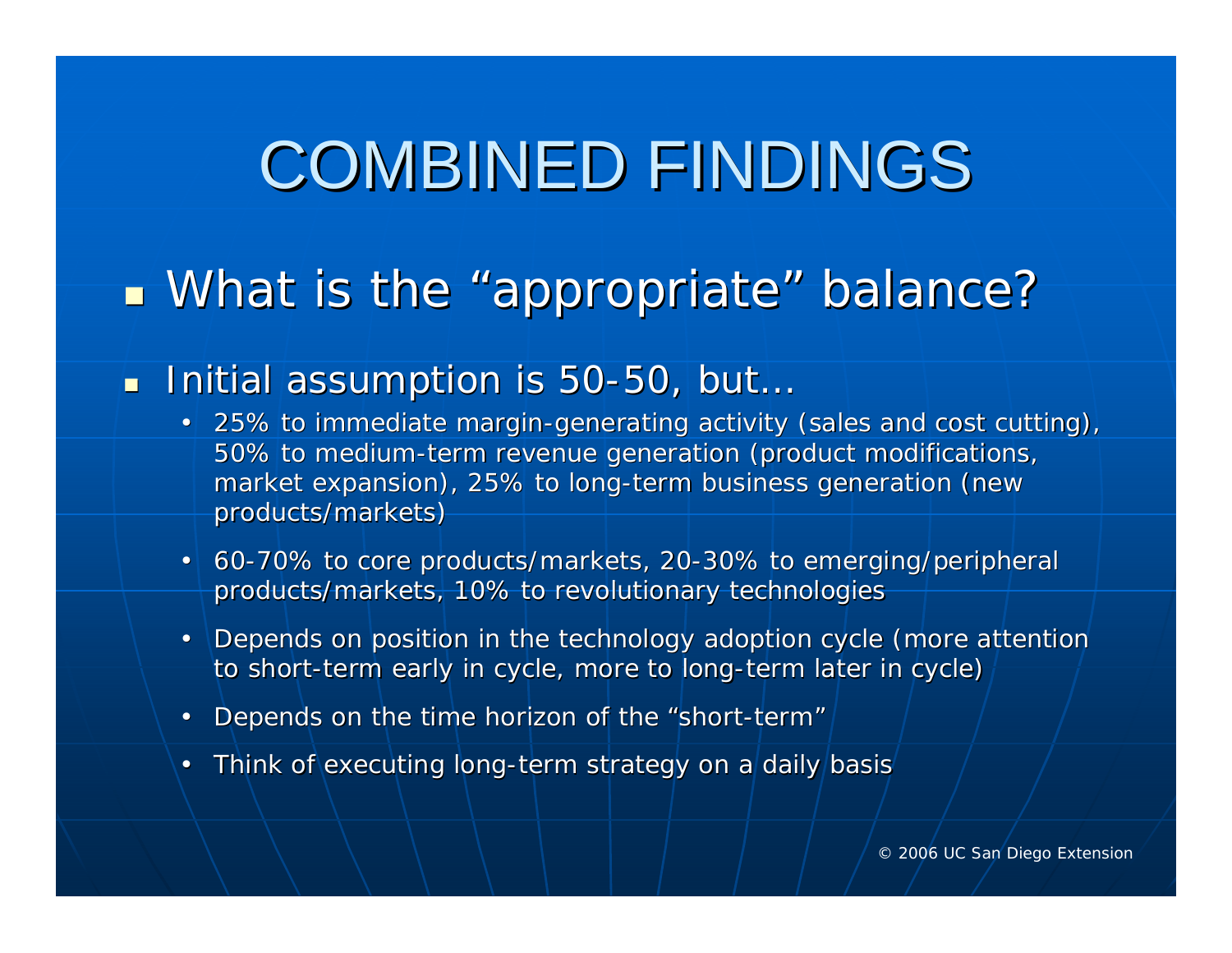

#### *Personal Personal*

- $\blacksquare$ Model departmental/organizational balance through your own daily prioritization of personal time and tasks
- п Surround yourself with people who are strong where you are weak (e.g., they think long term, you think short, or vice versa)
- $\blacksquare$ Build processes that force you to consider both sides (planning sessions, decision gates, etc.)

### *Organizational Organizational*

- п Diversify your long-term investments
- n Use smaller innovation efforts to acquire resources and expertise in pursuing larger ones
- $\blacksquare$ In innovating, physical/administrative separation and limited visibility helps (fewer constraints, more resourcefulness)